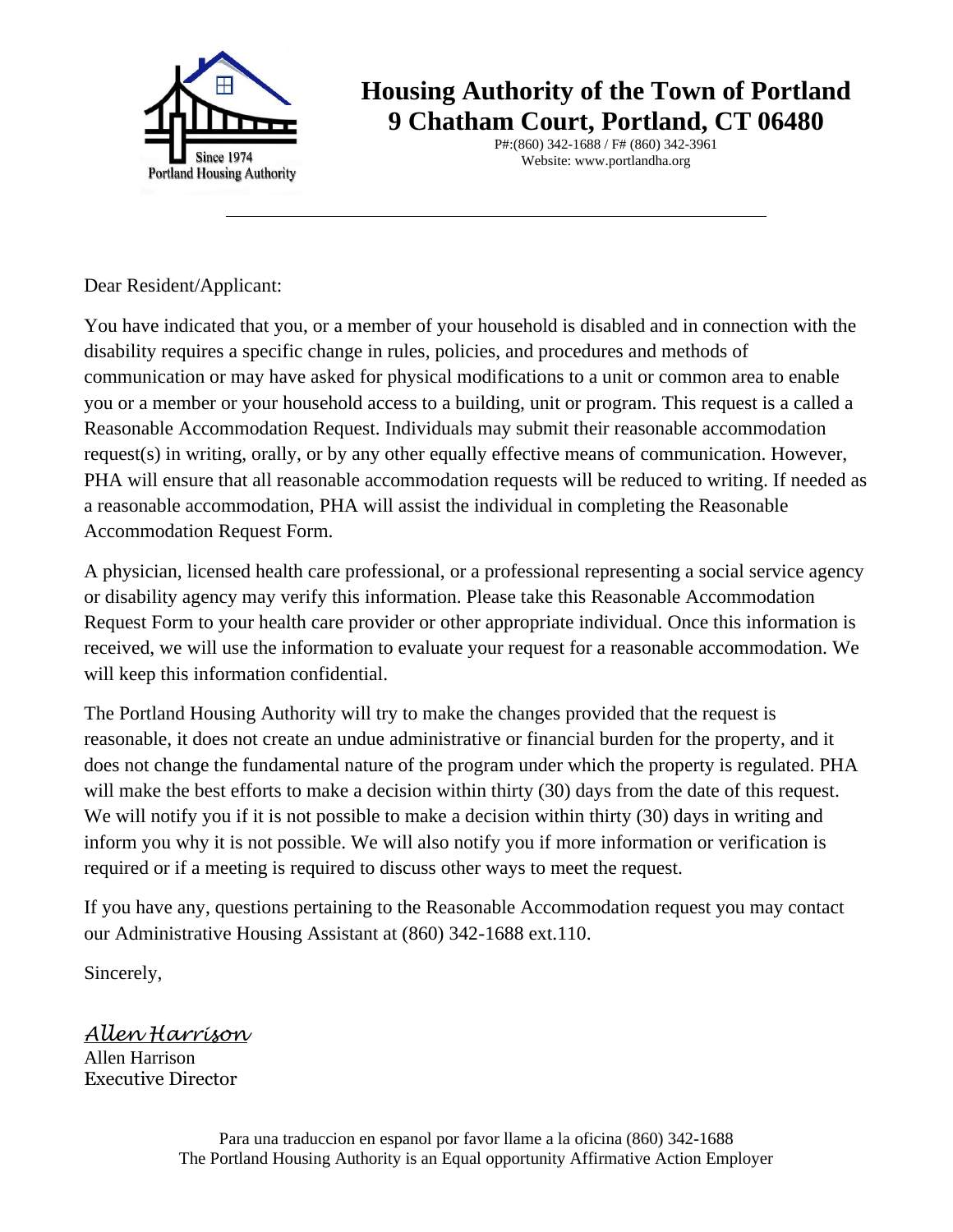This form is intended for use by residents/applicants of the Portland Housing Authority (PHA) and/or Property Manager to request a reasonable accommodation in a rule, policy, procedure, or a physical modification because of their disability or a family member's disability. This form may be filled out by the resident/applicant with a disability unless the individual cannot as a direct result of his/her disability. In this case the resident/applicant's designee may fill out the form. This form may also be used by Property Management to document a verbal request for a reasonable accommodation. Please let PHA staff know if you need assistance in filling out this form.

| Signature of Director if Need for Accommodation is Verbal or Observed:         |  |
|--------------------------------------------------------------------------------|--|
|                                                                                |  |
|                                                                                |  |
|                                                                                |  |
| Name of resident/applicant needing the accommodation, if different from above: |  |

\_\_\_\_\_\_\_\_\_\_\_\_\_\_\_\_\_\_\_\_\_\_\_\_\_\_\_\_\_\_\_\_\_\_\_\_\_\_\_\_\_\_\_\_\_\_\_\_\_\_\_\_\_\_\_\_\_\_\_\_\_\_\_\_\_\_\_\_\_\_\_\_\_\_\_\_\_\_\_

- 1. The following member of my household has a disability as defined below: Definition of disabled: Under federal law, an individual is disabled if he/she has a physical or mental impairment that substantially limits one or more major life activities: has a record of such impairment; or is regarded as having such impairment. The term physical or mental impairment includes, but is not limited to, such diseases and conditions as orthopedic, visual, speech and hearing impairments, cerebral palsy, autism, epilepsy, muscular dystrophy, multiple sclerosis, cancer, heart disease, diabetes, H.I.V., mental retardation, emotional illness, drug addiction and alcoholism. This definition does not include any individual who is a drug addict and is currently using illegal drugs or an alcoholic who poses a direct threat to property or safety because of alcohol use. Under state law, physically disabled is defined as "any individual who has any chronic physical handicap, infirmity or impairment, whether congenital or resulting from bodily injury, organic processes or changes from illness, including, but not limited to, epilepsy, deafness or hearing impairment or reliance on a wheelchair or other remedial appliance or device". Under state law mentally disabled is defined as, "an individual who has a record of, or is regarded as having one or more mental disorders, as defined in the most recent edition of the American Psychiatric Association's Diagnostic and Statistical Manual of Mental Disorders."
- 2. As a result of this disability, request the following change(s), which is called a "reasonable accommodation", so that I can have equal access to and enjoyment of my apartment or other facilities: or services at the site. Check the kind of change {s} you need: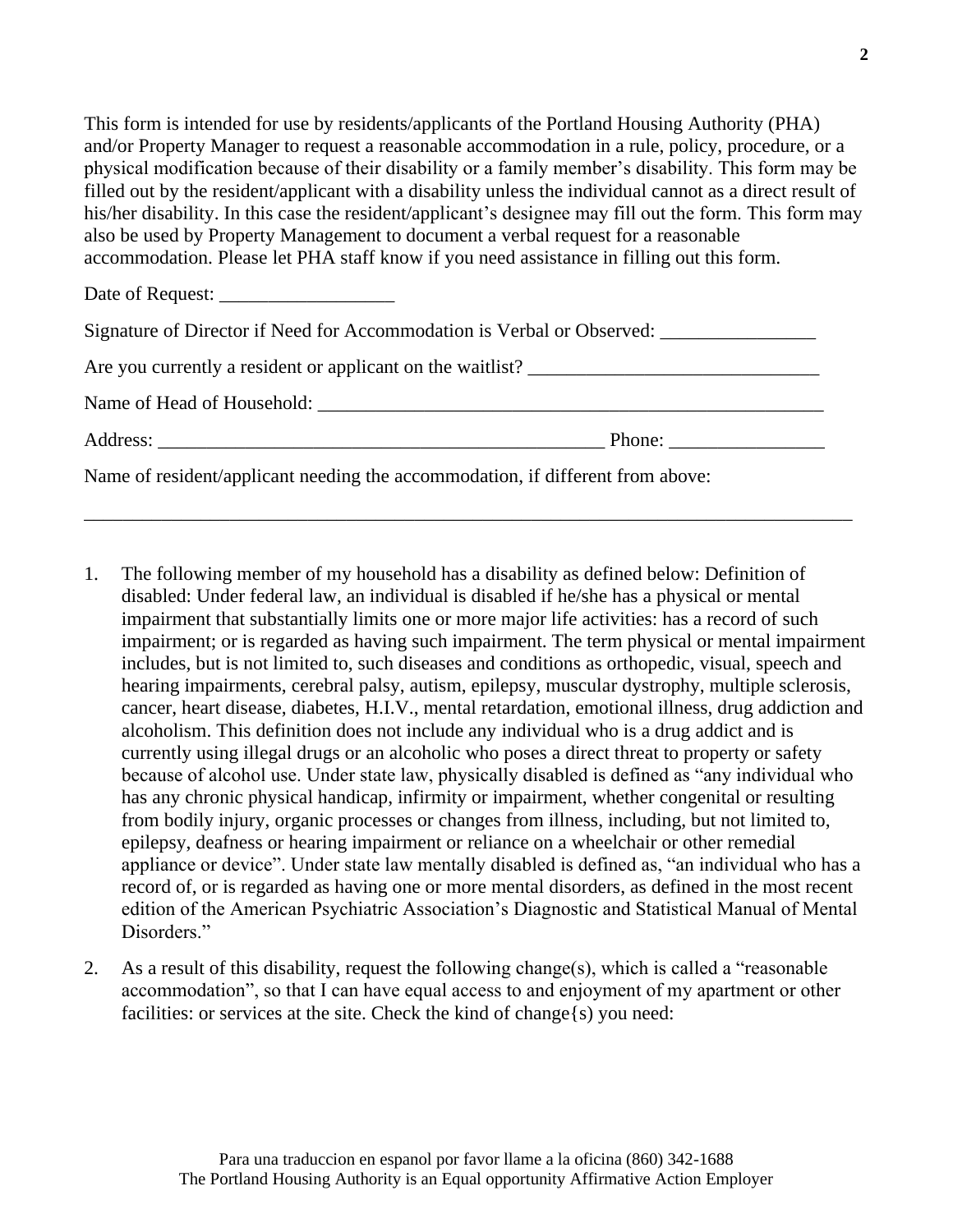3. As a result of this disability, request the following change(s), which is called a "reasonable accommodation", so that I can have equal access to and enjoyment of my apartment or other facilities: or services at the site. Check the kind of change(s) you need:

\_\_\_\_\_\_\_\_\_\_\_\_\_\_\_\_\_\_\_\_\_\_\_\_\_\_\_\_\_\_\_\_\_\_\_\_\_\_\_\_\_\_\_\_\_\_\_\_\_\_\_\_\_\_\_\_\_\_\_\_\_\_\_\_\_\_\_\_\_\_\_\_

\_\_\_\_\_\_\_\_\_\_\_\_\_\_\_\_\_\_\_\_\_\_\_\_\_\_\_\_\_\_\_\_\_\_\_\_\_\_\_\_\_\_\_\_\_\_\_\_\_\_\_\_\_\_\_\_\_\_\_\_\_\_\_\_\_\_\_\_\_\_\_\_\_

\_\_\_\_\_\_\_\_\_\_\_\_\_\_\_\_\_\_\_\_\_\_\_\_\_\_\_\_\_\_\_\_\_\_\_\_\_\_\_\_\_\_\_\_\_\_\_\_\_\_\_\_\_\_\_\_\_\_\_\_\_\_\_\_\_\_\_\_\_\_\_\_\_

\_\_\_\_\_\_\_\_\_\_\_\_\_\_\_\_\_\_\_\_\_\_\_\_\_\_\_\_\_\_\_\_\_\_\_\_\_\_\_\_\_\_\_\_\_\_\_\_\_\_\_\_\_\_\_\_\_\_\_\_\_\_\_\_\_\_\_\_\_\_\_\_\_

\_\_\_\_\_\_\_\_\_\_\_\_\_\_\_\_\_\_\_\_\_\_\_\_\_\_\_\_\_\_\_\_\_\_\_\_\_\_\_\_\_\_\_\_\_\_\_\_\_\_\_\_\_\_\_\_\_\_\_\_\_\_\_\_\_\_\_\_\_\_\_\_\_

\_\_\_\_\_\_\_\_\_\_\_\_\_\_\_\_\_\_\_\_\_\_\_\_\_\_\_\_\_\_\_\_\_\_\_\_\_\_\_\_\_\_\_\_\_\_\_\_\_\_\_\_\_\_\_\_\_\_\_\_\_\_\_\_\_\_\_\_\_\_\_\_\_

\_\_\_\_\_\_\_\_\_\_\_\_\_\_\_\_\_\_\_\_\_\_\_\_\_\_\_\_\_\_\_\_\_\_\_\_\_\_\_\_\_\_\_\_\_\_\_\_\_\_\_\_\_\_\_\_\_\_\_\_\_\_\_\_\_\_\_\_\_\_\_\_

- ( ) A repair or change in my apartment
- ( ) A repair or change to some other part of the property .
- $($   $)$  A change in the rules, policies or procedures
- ( ) A change in the way we communicate with you
- 4. This reasonable accommodation is necessary because:

5. If necessary, you may verify that the person named above meets the definition of disabled (not what the disability is) and the need for this request as a direct result of the disability by contacting the medical. professional or service provider listed below: (Give name, address, and phone number of a knowledgeable professional):

| Name:  | <u> 1989 - Johann Stoff, deutscher Stoff, der Stoff, der Stoff, der Stoff, der Stoff, der Stoff, der Stoff, der S</u>                                                                                                                |  |  |  |
|--------|--------------------------------------------------------------------------------------------------------------------------------------------------------------------------------------------------------------------------------------|--|--|--|
| Title: | <u>and the contract of the contract of the contract of the contract of the contract of the contract of the contract of the contract of the contract of the contract of the contract of the contract of the contract of the contr</u> |  |  |  |
|        |                                                                                                                                                                                                                                      |  |  |  |
| Phone: |                                                                                                                                                                                                                                      |  |  |  |

\*Please note that the knowledgeable professional named above will receive a copy of this: form. Additionally, PHA may contact the identified knowledgeable professional for further verification and/or clarification of information provided.

 $Signature:$   $Date:$ 

**3**

Para una traduccion en espanol por favor llame a la oficina (860) 342-1688 The Portland Housing Authority is an Equal opportunity Affirmative Action Employer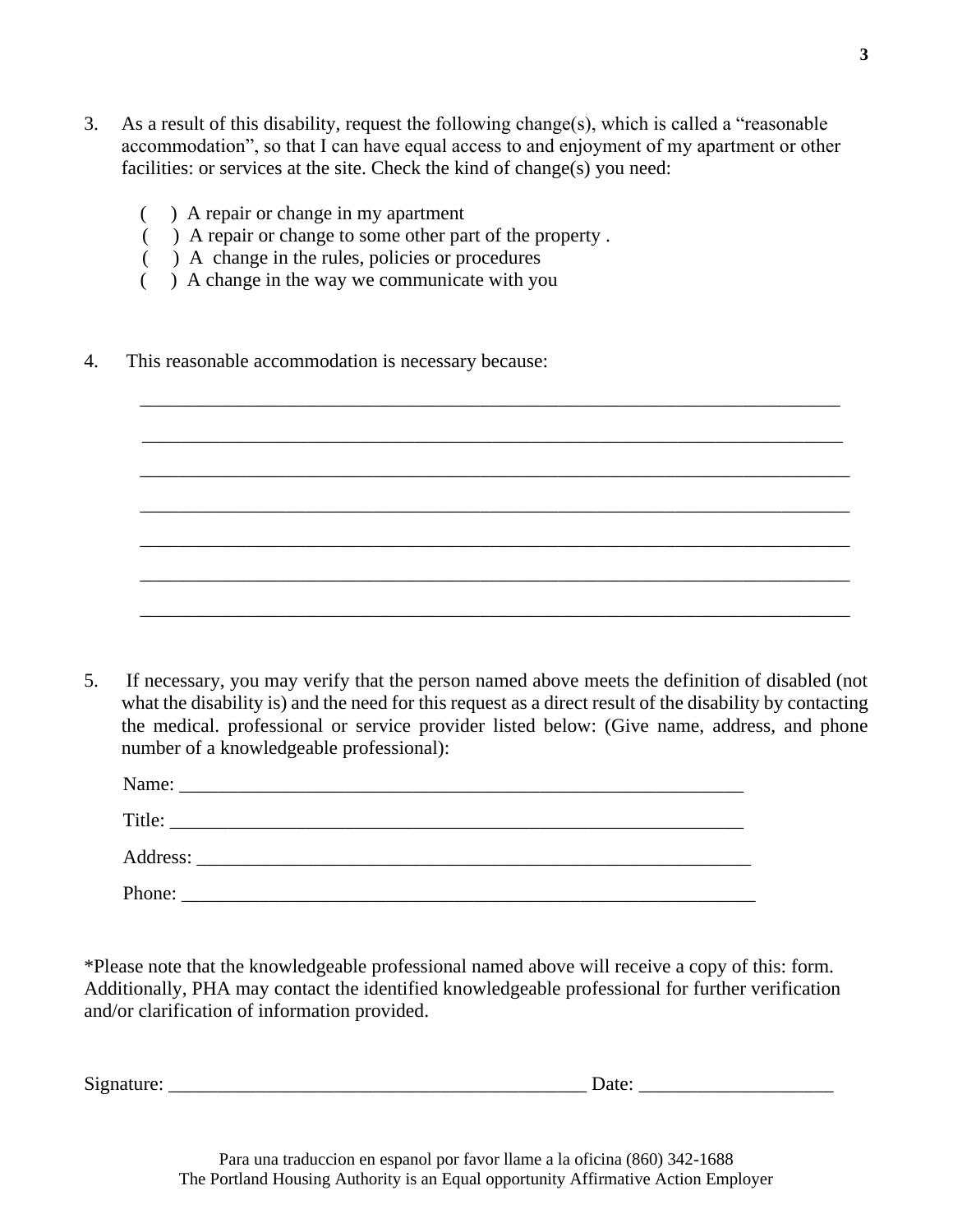| $\cdots$ |  |  |
|----------|--|--|
|----------|--|--|

To: Name of Health Care Provider: \_\_\_\_\_\_\_\_\_\_\_\_\_\_\_\_\_\_\_\_\_\_\_\_\_\_\_\_\_\_\_\_\_\_\_\_\_\_\_\_\_\_\_\_\_\_\_\_\_

Address:

Re: Name of Patient:

Address:\_\_\_\_\_\_\_\_\_\_\_\_\_\_\_\_\_\_\_\_\_\_\_\_\_\_\_\_\_\_\_\_\_\_\_\_\_\_\_\_\_\_\_\_\_\_\_\_\_\_\_\_\_\_\_\_\_\_\_\_\_\_\_\_\_\_\_\_\_\_\_

Dear Medical Professional:

The person identified above has submitted the attached request for an accommodation. They have given us permission to contact you to verify that he/she meets the definition of a person with a disability for purposes of a reasonable accommodation and that his/her request is necessary in order to have equal access to housing or programs. Attached please find a Disability Verification for Reasonable Accommodation Form along with a signed consent form requesting you answer the questions. Your prompt return of this information will assure timely processing of their request.

State and federal laws require housing providers to make reasonable accommodations or changes to either their apartment, other parts of the housing complex, or to house rules, policies or procedures if such changes are necessary to enable a person with a disability to have equal access to and enjoyment of the apartment and other facilities or programs at the site. Please note that such changes must be necessary to remove some physical or administrative barrier directly resulting from the person's disability.

Please indicate on the form whether you believe the individual has a disability within the definition provided and whether the accommodation is necessary and will achieve its stated purpose. You must indicate the nexus between the disability and the requested accommodation.

If part of the resident/applicant's reasonable accommodation plan includes services to be provided by your organization, please indicate whether your organization will provide these services.

This form should not be used to discuss the person's diagnosis or any other information that is not directly relevant to the request for an accommodation. Please do not send any medical records.

Sincerely,

Carol Dim

Carol Diaz Administrative Housing Assistant 860-342-1688 ext 110 9 Chatham Court Portland, CT 06480 Cdiaz@ Portlandha.org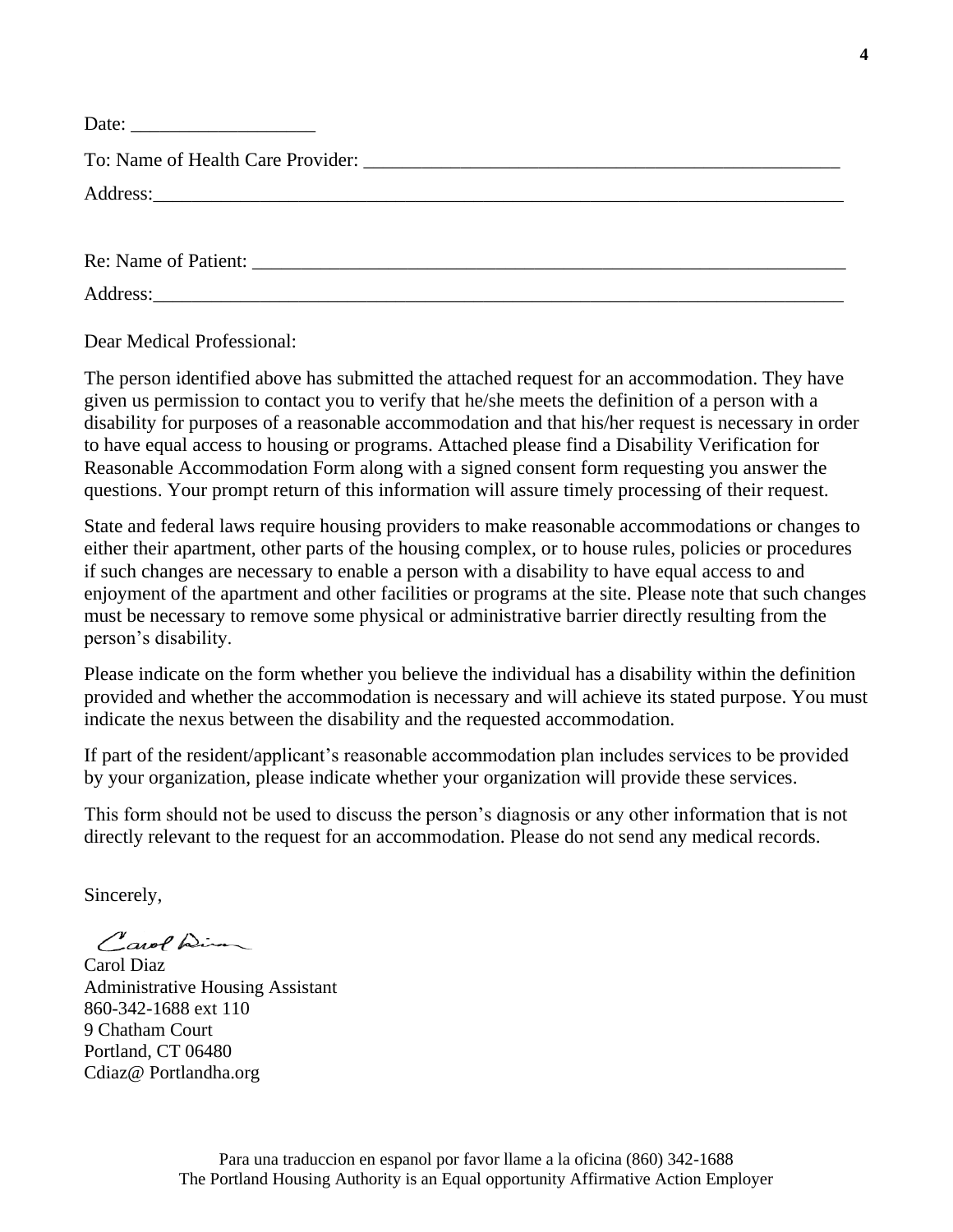## **RELEASE OF INFORMATION**

|     | Disabled Family Member (if different than above): ______________________________                                                                                                                                                                                                                                        |
|-----|-------------------------------------------------------------------------------------------------------------------------------------------------------------------------------------------------------------------------------------------------------------------------------------------------------------------------|
|     | (1) Name of Health Care Provider/Documenting Authority:                                                                                                                                                                                                                                                                 |
| (2) | Telephone Number of Health Care Provider/Documenting Authority:                                                                                                                                                                                                                                                         |
|     | (3) Phone and Fax Number of Health Care Provider/Documenting Authority:                                                                                                                                                                                                                                                 |
|     | Release: I give you permission to the PHA representatives to contact the above individual or<br>agency, in writing, in person, or by telephone concerning the physical or mental impairment(s) that I<br>assert to qualify as an individual with a disability for purposes of this reasonable accommodation<br>request. |
|     | I understand that the information you obtain will be kept completely confidential and used solely for<br>the purpose of determining if you will provide an accommodation.                                                                                                                                               |
|     | The Portland Housing Authority does not discriminate on the basis of disability status in the<br>admission or access to, or treatment or employment in, its federally assisted programs and activities.                                                                                                                 |
|     | Signed: $\qquad \qquad$<br>Date:                                                                                                                                                                                                                                                                                        |
|     |                                                                                                                                                                                                                                                                                                                         |

## **PENALTIES FOR MISUSING THIS CONSENT**

Title 18, Section 1001 of the US Code states that a person is guilty of a felony for knowingly and willingly making false statements to any Department of the United States Government. HUD and any owner (and any employee of HUD or the owner) may be subject to penalties for unauthorized disclosures of improper uses of information collected based on consent forms. Use of the above information collected on the basis of this verification is restricted for the purposes cited above. Any person who knowingly or willingly requests, obtains or discloses any information under false pretenses concerning an applicant or participant may be subject to a misdemeanor and fined not more-that \$5,000.00. An applicant or participant affected by negligent disclosure of information may bring a civil action for damages and seek other relief, as may be appropriate, against the officer or employee of HUD or the owner responsible for the unauthorized disclosure or improper use. Penalty provisions for misusing the social security number are contained in the Social Security Act at 42.U.S.C. 208(f (g) and (h).. Violations of these provisions are cited as violations. of 42 U.S.C. 408, f, g and h.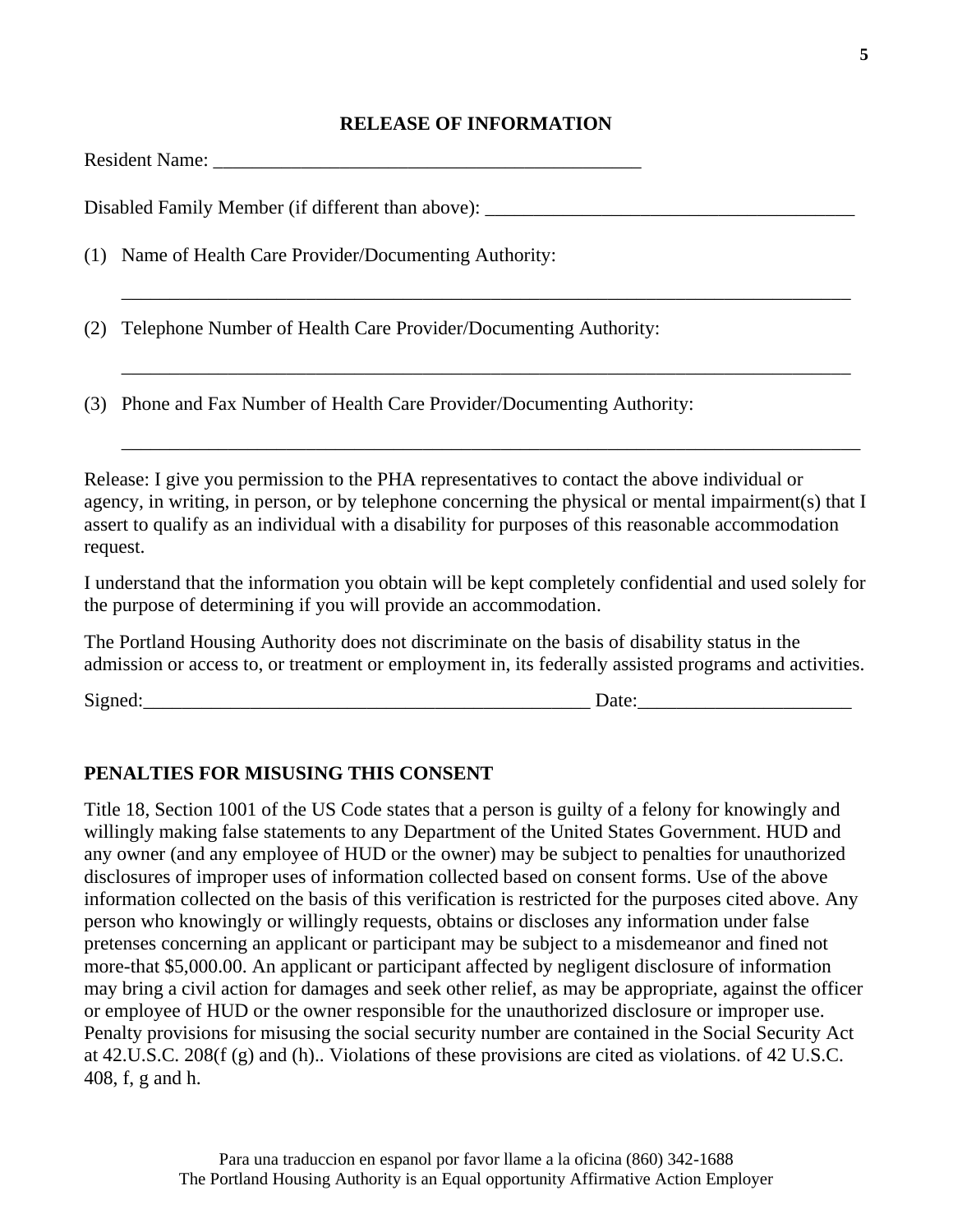## **DISABILITY VERIFICATION**

\*1.In my professional opinion, the resident/applicant has a disability as defined below:

[ ] Yes. (Proceed to question #2)

[ ] No. (Proceed to signature section.)

[ ] I have insufficient knowledge regarding this person or situation. (Proceed. to signature section.)

*Definition of disabled: Under federal law, an individual is disabled if he/she has a physical or mental impairment that substantially limits one or more major life activities; has a record of such impairment; or is regarded as. having such.an impairment. The term physical or mental impairment includes, but is not limited to, such diseases and conditions as orthopedic, visual, speech and hearing impairments, cerebral palsy, autism, epilepsy, muscular dystrophy, multiple sclerosis, cancer, heart disease, diabetes, HJ.V., mental retardation, emotional illness, drag addiction and alcoholism. This definition does not include any individual who is a drug addict and is currently using illegal drugs or an alcoholic who poses 'a direct threat to property or safety because of alcohol use.*

*Under state law, physically disabled is defined as "any individual who has any chronic physical handicap, infirmity or impairment, whether congenital or resulting from bodily injury, organic processes or changes from illness, including, but not limited to, epilepsy, deafness or hearing impairment or reliance on a wheelchair or other remedial appliance or device". Under state law mental disabled is defined as, "an individual who has a record of, or is regarded as having one or more mental disorders, as defined in the most recent edition of the American Psychiatric Association's Diagnostic and Statistical Manual of Mental Disorders."*

\*2. Please describe how this disability restricts the resident/applicant in activities that are central to his/her daily life:

\_\_\_\_\_\_\_\_\_\_\_\_\_\_\_\_\_\_\_\_\_\_\_\_\_\_\_\_\_\_\_\_\_\_\_\_\_\_\_\_\_\_\_\_\_\_\_\_\_\_\_\_\_\_\_\_\_\_\_\_\_\_\_\_\_\_\_\_\_\_\_\_\_\_\_\_\_\_\_

\_\_\_\_\_\_\_\_\_\_\_\_\_\_\_\_\_\_\_\_\_\_\_\_\_\_\_\_\_\_\_\_\_\_\_\_\_\_\_\_\_\_\_\_\_\_\_\_\_\_\_\_\_\_\_\_\_\_\_\_\_\_\_\_\_\_\_\_\_\_\_\_\_\_\_\_\_\_\_

\_\_\_\_\_\_\_\_\_\_\_\_\_\_\_\_\_\_\_\_\_\_\_\_\_\_\_\_\_\_\_\_\_\_\_\_\_\_\_\_\_\_\_\_\_\_\_\_\_\_\_\_\_\_\_\_\_\_\_\_\_\_\_\_\_\_\_\_\_\_\_\_\_\_\_\_\_\_\_

\*3. In my professional opinion:

The resident/applicant, as a result of his/her disability, requires the changes to policies and procedures as described in the attached request in order to remove barriers to equal housing access. If this is a request for a Live-in aide, please list what are the necessary supportive services that the Live-in companion/aide are expected to provide;

\_\_\_\_\_\_\_\_\_\_\_\_\_\_\_\_\_\_\_\_\_\_\_\_\_\_\_\_\_\_\_\_\_\_\_\_\_\_\_\_\_\_\_\_\_\_\_\_\_\_\_\_\_\_\_\_\_\_\_\_\_\_\_\_\_\_\_\_\_\_\_\_\_\_\_\_\_\_\_

\_\_\_\_\_\_\_\_\_\_\_\_\_\_\_\_\_\_\_\_\_\_\_\_\_\_\_\_\_\_\_\_\_\_\_\_\_\_\_\_\_\_\_\_\_\_\_\_\_\_\_\_\_\_\_\_\_\_\_\_\_\_\_\_\_\_\_\_\_\_\_\_\_\_\_\_\_\_\_

OR [ ] The resident/applicant, as a direct result of his/her disability, requires the following type of unit or change to the apartment or common area in order 'to remove barriers to equal housing access. Please indicate below, if you know, where any specialized equipment may be obtained or necessary:

\_\_\_\_\_\_\_\_\_\_\_\_\_\_\_\_\_\_\_\_\_\_\_\_\_\_\_\_\_\_\_\_\_\_\_\_\_\_\_\_\_\_\_\_\_\_\_\_\_\_\_\_\_\_\_\_\_\_\_\_\_\_\_\_\_\_\_\_\_\_\_\_\_\_\_\_\_\_\_\_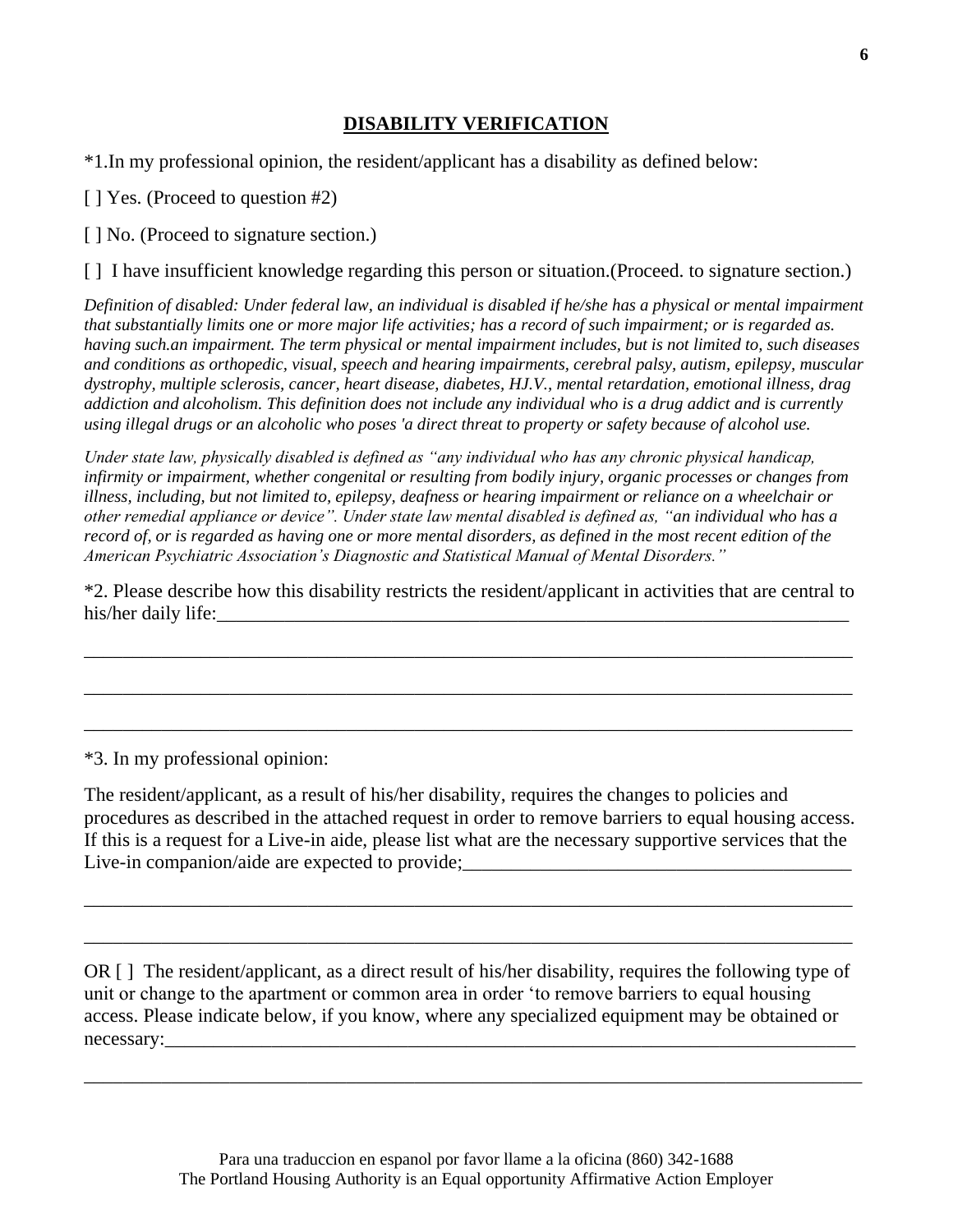OR [ ] The resident/applicant, as a direct result of his/her disability, does not require the changes to. the apartment or common area or ta policies and procedures as described in the request in order to remove barriers to equal housing access.

OR [ ] I am unable to verify that the requested accommodation is necessary for the above-named person as a direct result of his/her disability to remove barriers to equal housing access.

\*4.Please describe how this type of accommodation will enable the resident/applicant to have equal access to his/her apartment. (The nexus between the disability and the requested accommodation must be clearly stated):

\_\_\_\_\_\_\_\_\_\_\_\_\_\_\_\_\_\_\_\_\_\_\_\_\_\_\_\_\_\_\_\_\_\_\_\_\_\_\_\_\_\_\_\_\_\_\_\_\_\_\_\_\_\_\_\_\_\_\_\_\_\_\_\_\_\_\_\_\_\_\_\_\_\_\_\_\_\_\_

\_\_\_\_\_\_\_\_\_\_\_\_\_\_\_\_\_\_\_\_\_\_\_\_\_\_\_\_\_\_\_\_\_\_\_\_\_\_\_\_\_\_\_\_\_\_\_\_\_\_\_\_\_\_\_\_\_\_\_\_\_\_\_\_\_\_\_\_\_\_\_\_\_\_\_\_\_\_\_

\_\_\_\_\_\_\_\_\_\_\_\_\_\_\_\_\_\_\_\_\_\_\_\_\_\_\_\_\_\_\_\_\_\_\_\_\_\_\_\_\_\_\_\_\_\_\_\_\_\_\_\_\_\_\_\_\_\_\_\_\_\_\_\_\_\_\_\_\_\_\_\_\_\_\_\_\_\_\_

\_\_\_\_\_\_\_\_\_\_\_\_\_\_\_\_\_\_\_\_\_\_\_\_\_\_\_\_\_\_\_\_\_\_\_\_\_\_\_\_\_\_\_\_\_\_\_\_\_\_\_\_\_\_\_\_\_\_\_\_\_\_\_\_\_\_\_\_\_\_\_\_\_\_\_\_\_\_\_

# **All questions with \* sign must be answers, do not leave any question blank. By signing this disability verification form, I agree to testify in any civil or administrative proceeding regarding the information provided above.**

| Printed Name of Medical Provider: |       |  |
|-----------------------------------|-------|--|
|                                   |       |  |
| Title:                            | Date: |  |
|                                   |       |  |

## PENALTIES FOR MISUSING THIS CONSENT

Title 18, Section 1001 of the US Code states that a person is guilty of a felony for knowingly and willingly making false statements to any Department of the United States Government. HUD and any owner (and any employee of HUD or the owner) may be subject to penalties for unauthorized disclosures or improper uses of information collected based on consent forms, use of the above information collected on the basis of this verification is restricted for the purposes cited above. Any person, who knowingly or willingly requests, obtains or discloses any information under false pretenses: concerning an applicant or participant may be subject to a misdemeanor and fined not more than \$5,000.00. An applicant or participant affected by negligent disclosure' of information may bring a civil-action for damages. and seek other relief as may be appropriate, against the. officer or employee of HUD or the owner responsible for the unauthorized: disclosure or improper use, Penalty provisions for missing the social security number are contained in the Social Security Act at 42 U.S.C. 208(f) (g) and (h). Violations of these provisions are cited violations of 42.U.S.C. 408, f, g and h.